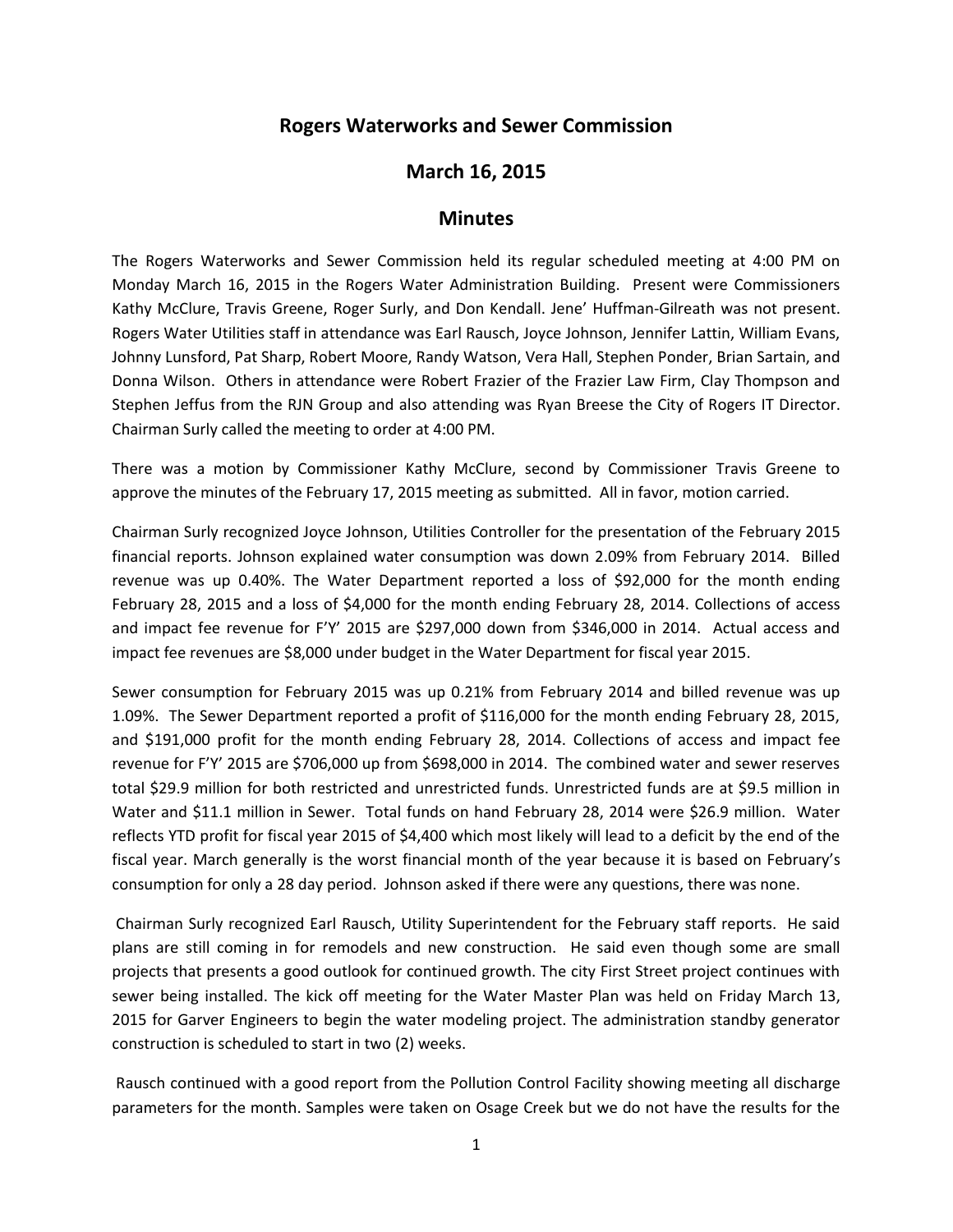Osage Creek Monitoring Report. There was only eleven (11) restaurant inspections performed due to the cold weather and we hope to catch up later this month.

The unaccounted for water is 13% for the calendar year and 9% for the month. The single daily water use high was 8.6 MGD with February's average daily water usage of 6.8 MGD.

Rausch explained the sewer field ops report shows a decrease in flushing footage due to the temperatures below freezing. He asked if there were any questions, there was none.

Rausch introduced Engineer Stephen Jeffus with the RJN Group to present the final report for the sanitary sewer evaluation survey. He explained the purpose of this study is to establish the flow rates within the sewer collection system and to prioritize the sub basins located in smaller areas that might have inflow/infiltration related defects. Inflow is surface water in the sewer line and infiltration is ground water in the sewer line. There are currently approximately 1.7 million linear feet of gravity sewer line and 7,300 manholes in the total sewer system. He gave an overview using bubble diagrams and graphs that provides RWU with accurate and valuable flow monitoring, smoke testing and visual manhole inspection data. Jeffus reported finding problems in the Bellview Subdivision area with the sewer pipe not being belled properly therefore allowing inflow/infiltration into the Cross Creek Lift Station Basin during rainstorm events. Chairman Surly asked how often we need to do this type of study. Jeffus recommended every ten (10) years with no significant changes or redevelopment in the collection system. He asked if there were any further questions, there was none.

Rausch recognized Ryan Breese, City of Rogers IT Director, to give a briefing on the new Cisco IP phone system. He said that this project is about 90% complete at the city and RWU would need to install a fiber circuit to the museum in order to connect to the city phone system. The fiber connection allows remote building sites to tie together and to provide communication with the city using a direct line extension. He said by connecting to the city's network, RWU could lower phone/internet costs and result in an estimated annual savings of \$12,000. Another advantage to connecting to the city's network is other applications such as GIS Mapping and connecting the planning, codes, and inspection departments which will provide assistance in large scale development and planning. Chairman Surly asked about a timeline. Breese said it could take up to a year depending on the workload for A T & T to install the fiber circuit. Breese asked if there were any other questions, there was none. Rausch added that this project is planned for in the next budget cycle.

Chairman Surly recognized Brian Sartain, Design Engineer to present the bid results from March 12<sup>th</sup> 2015 for a Janitorial Services Contract for the Administration and Training Center buildings. Sartain said six (6) bids were received and Razorback Janitorial was the lowest bidder of \$17,997.00. After further review, only one (1) bid met the necessary insurance requirements. Vanguard Cleaning Systems of the Ozarks which is our current janitorial provider met all requirements. Being satisfied with Vanguards current service, staff recommends accepting the bid from Vanguard Cleaning Systems of the Ozarks for \$21,894.00. Chairman Surly asked if this was to be paid monthly. Sartain said this will be invoiced monthly and the contract is valid for one (1) year with the option to extend the contract for an additional year if both parties agree. Commissioner Greene made a motion to accept the bid from